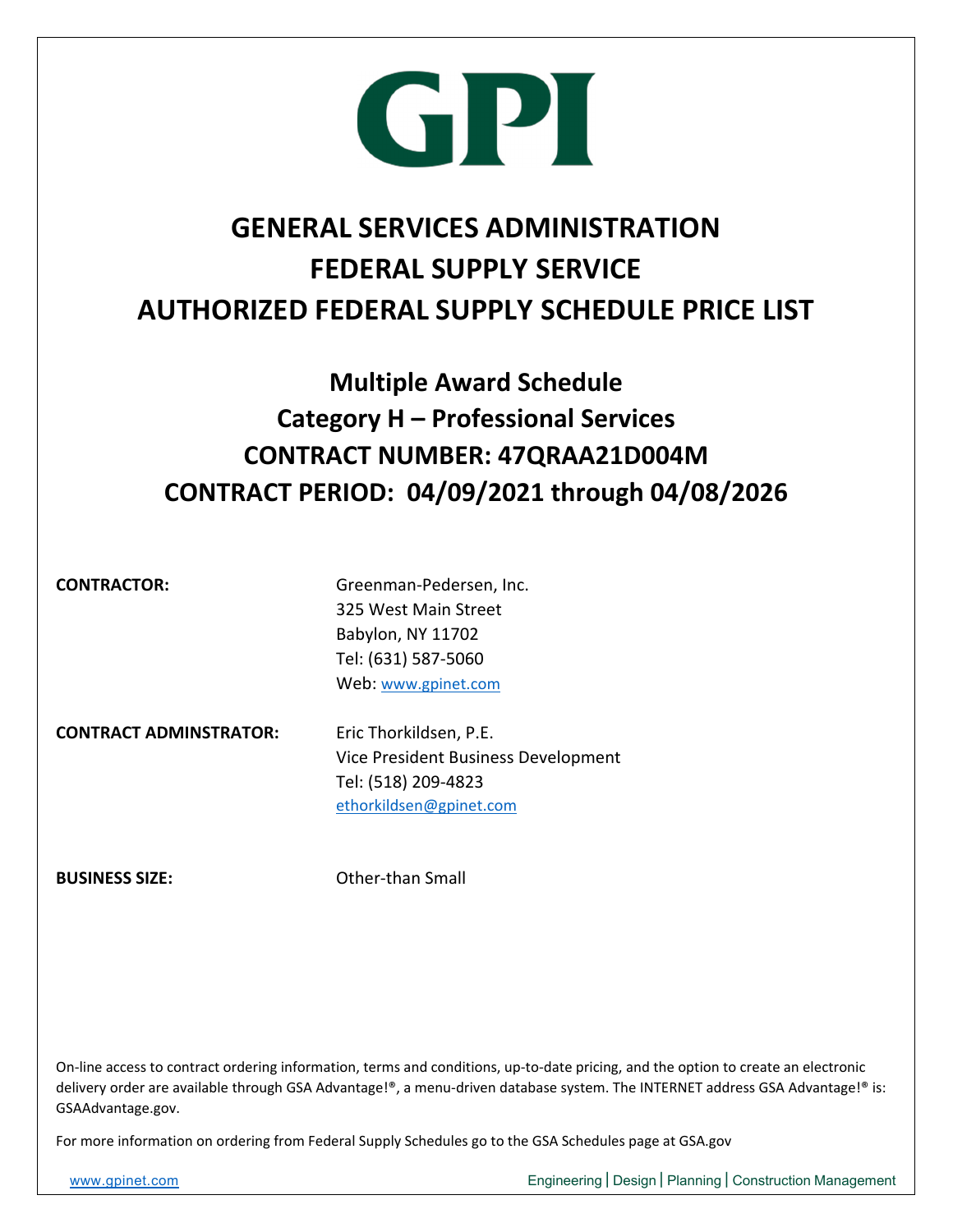#### Contractor Information

| 1a. | <b>TABLE OF AWARDED SPECIAL ITEM NUMBERS (SINS): 541330ENG</b> |           | 541330ENGRC |
|-----|----------------------------------------------------------------|-----------|-------------|
|     |                                                                | 541370GIS | 541370GISRC |
|     |                                                                | 541620    | 541620RC    |
|     |                                                                | OLM.      | OLMRC       |

- **1b. LOWEST PRICED MODEL NUMBER AND PRICE FOR EACH AWARDED SIN:** *See Appendix A*
- **1c. LABOR CATEGORY DESCRIPTIONS:** *See Appendix B*
- **2. MAXIMUM ORDER THRESHOLD:** *\$1,000,000*
- **3. MINIMUM ORDER THRESHOLD:** *\$100.00*
- **4. GEOGRAPHIC COVERAGE:** *48 States, DC*
- **5. POINT(S) OF PRODUCTION:** *United States*
- **6. DISCOUNT FROM BEST MARKET RATE:** *GSA Net Prices can be found in Pricing Matrixes (below). Negotiated discounts have been applied and the Industrial Funding Fee has been added.*
- **7. QUANTITY DISCOUNT(S):** *None*
- **8. PROMPT PAYMENT TERMS:** *Net 30 Information for Ordering Offices: Prompt payment terms cannot be negotiated out of the contractual agreement in exchange for other concessions.*
- **9. FOREIGN ITEMS:** *None*
- **10a. TIME OF DELIVERY:** *30 Days ARO*
- **10b. EXPEDITED DELIVERY:** *Contact Contractor if Available*
- **10c. OVERNIGHT AND 2‐DAY DELIVERY:** *Contact Contractor if Available*
- **10d. URGENT REQUIRMENTS:** *Agencies can contact the Contractor's representative to affect a faster delivery. Customers are encouraged to contact the Contractor for the purpose of requesting accelerated delivery.*
- **11. FOB POINT:** *Destination*
- **12a. ORDERING ADDRESS:** *Greenman‐Pedersen, Inc. 325 West Main Street Babylon, NY 11702*
- **12b. ORDERING PROCEDURES:** *For supplies and services, the ordering procedures, information on Blanket Purchase Agreements (BPA's) are found in Federal Acquisition Regulation (FAR) 8.405‐3.*
- **13. PAYMENT ADDRESS:** *Greenman‐Pedersen, Inc. 325 West Main Street Babylon, NY 11702*
- **14. WARRANTY PROVISION:** *None*
- **15. EXPORT PACKING CHARGES:** *None*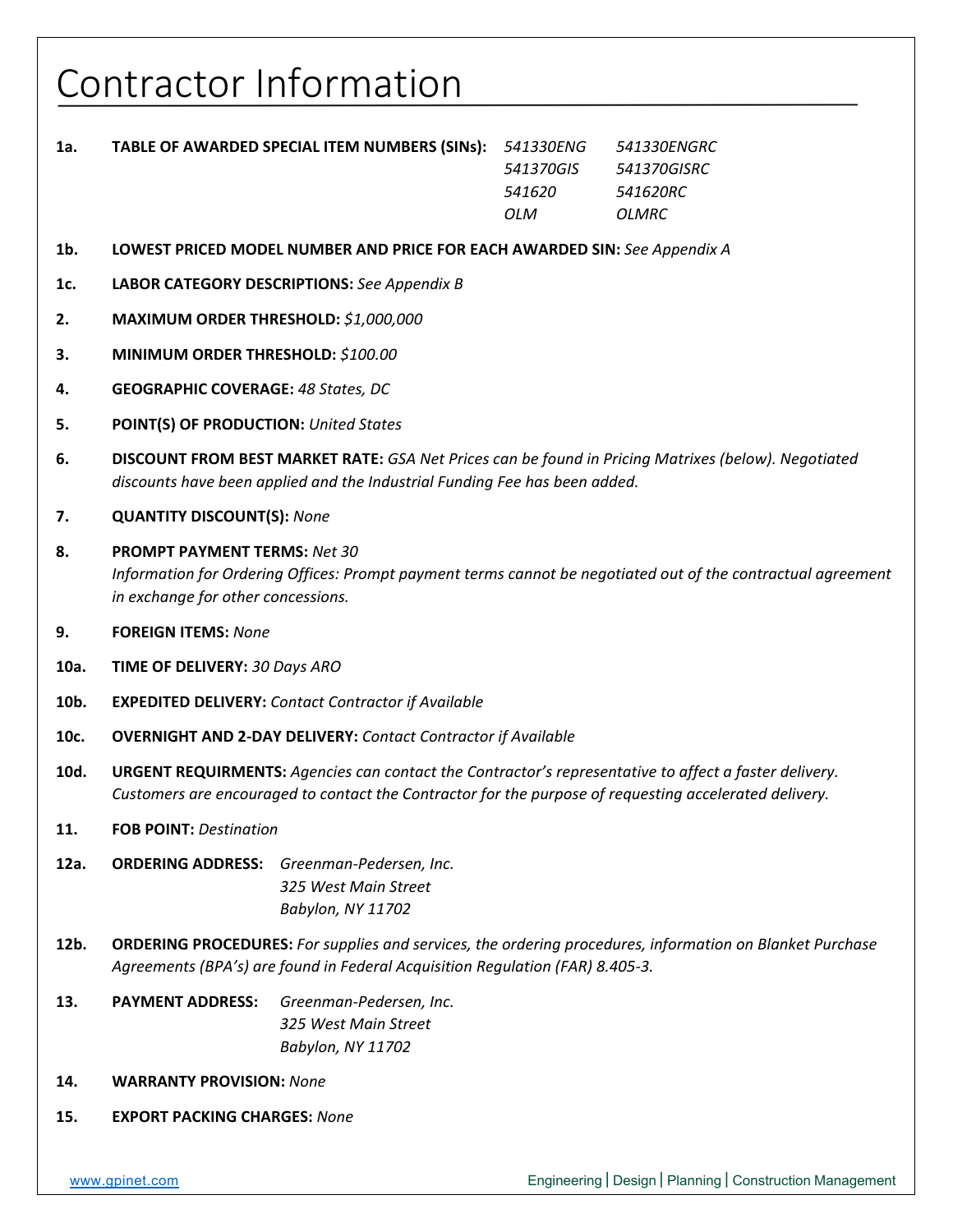- **16. TERMS AND CONDITIONS OF RENTAL, MAINTENANCE, AND REPAIR (IF APPLICABLE):** *Not Applicable*
- **17. TERMS AND CONDITIONS OF INSTALLATION (IF APPLICABLE):** *Not Applicable*
- **18a. TERMS AND CONDITIONS OF REPAIR PARTS INDICATING DATE OF PARTS PRICE LISTS AND ANY DISCOUNTS FROM LIST PRICES (IF AVAILABLE):** *Not Applicable*
- **18b. TERMS AND CONDITIONS FOR ANY OTHER SERVICES (IF APPLICABLE):** *Not Applicable*
- **19. LIST OF SERVICE AND DISTRIBUTION POINTS (IF APPLICABLE):** *Not Applicable*
- **20. LIST OF PARTICIPATING DEALERS (IF APPLICABLE):** *Not Applicable*
- **21. PREVENTIVE MAINTENANCE (IF APPLICABLE):** *Not Applicable*
- **22a. SPECIAL ATTRIBUTES SUCH AS ENVIRONMENTAL ATTRIBUTES (e.g. recycled content, energy efficiency, and/or reduced pollutants):** *Not Applicable*
- **22b. SECTION 508 COMPLIANCE FOR ELECTRONIC AND INFORMATION TECHNOLOGY (EIT):** *N/A The EIT standards can be found at: www.Section508.gov/.*
- **23. DUNS NUMBER:** *065935132*
- **24. NOTIFICATION REGARDING REGISTRATION IN SYSTEM FOR AWARD MANAGEMENT (SAM) DATABASE:** *Contractor has an active registration in the System for Award Management (SAM) database.*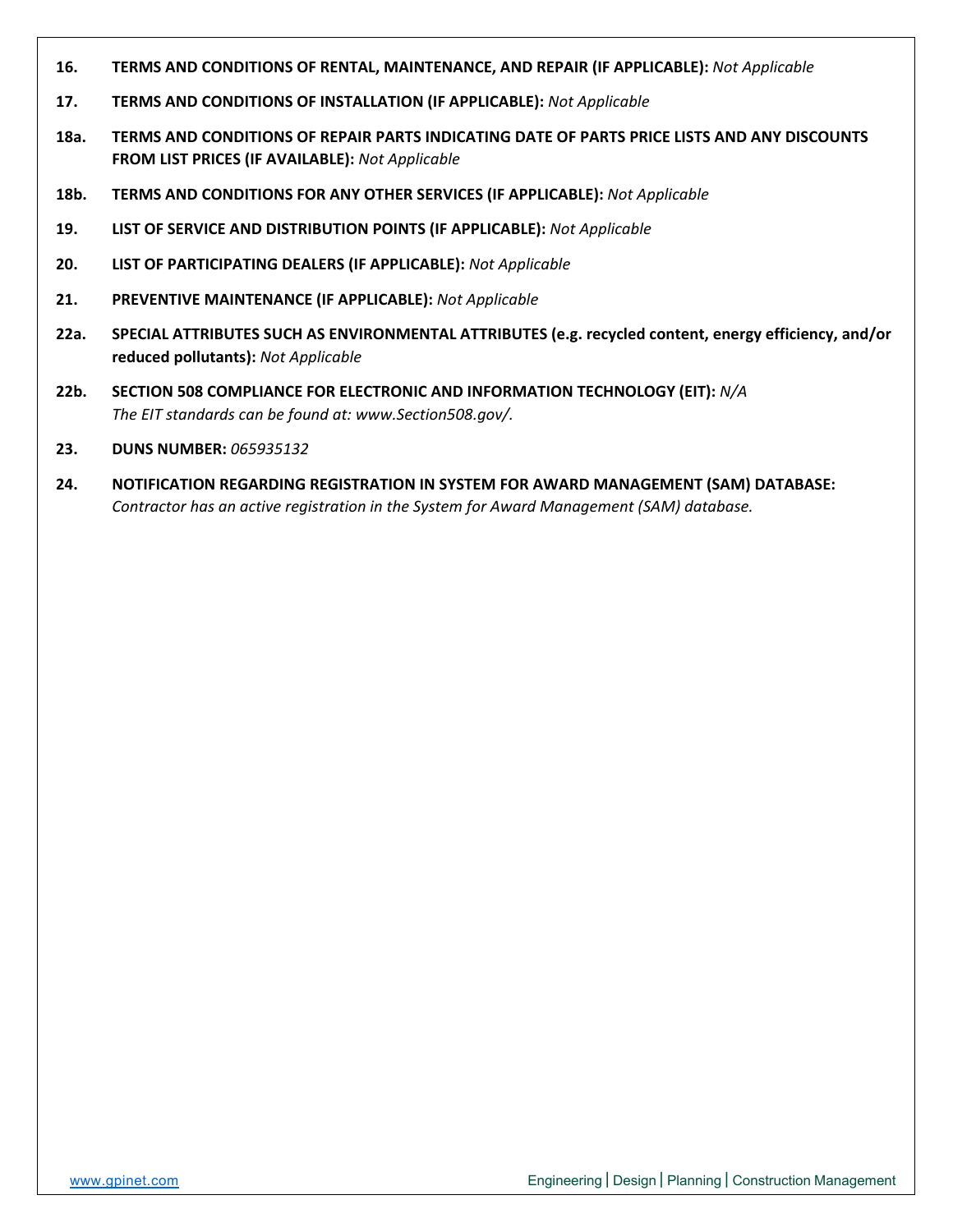### Appendix A – Price List

|                                  |                                    | $4/9/21 -$<br>4/8/22 | $4/9/22 -$<br>4/8/23 | $4/9/23 -$<br>4/8/24 | $4/9/24 -$<br>4/8/25 | $4/9/25 -$<br>4/8/26 |
|----------------------------------|------------------------------------|----------------------|----------------------|----------------------|----------------------|----------------------|
| <b>SIN</b>                       | <b>Labor Category</b>              | Year 1               | Year 2               | Year 3               | Year 4               | Year 5               |
| 541330ENG<br>541370GIS<br>541620 | Administrator I**                  | \$58.31              | \$59.77              | \$61.26              | \$62.80              | \$64.37              |
| 541330ENG<br>541370GIS<br>541620 | Administrator II**                 | \$86.21              | \$88.37              | \$90.58              | \$92.84              | \$95.16              |
| 541330ENG<br>541370GIS<br>541620 | Analyst I                          | \$53.27              | \$54.61              | \$5.97               | \$57.37              | \$58.80              |
| 541330ENG<br>541370GIS<br>541620 | Analyst II                         | \$104.70             | \$107.31             | \$110.00             | \$112.75             | \$115.57             |
| 541330ENG<br>541370GIS<br>541620 | Analyst III                        | \$122.43             | \$125.49             | \$128.63             | \$131.85             | \$135.14             |
| 541330ENG                        | <b>Application Developer</b>       | \$113.33             | \$116.17             | \$119.07             | \$122.05             | \$125.10             |
| 541330ENG                        | CADD Operator I**                  | \$2.52               | \$84.58              | \$86.70              | \$88.86              | \$91.08              |
| 541330ENG                        | CADD Operator II**                 | \$<br>91.42          | \$<br>93.71          | \$<br>96.05          | \$<br>98.45          | \$100.92             |
| 541330ENG                        | CADD Operator III**                | \$114.52             | \$117.38             | \$120.32             | \$123.32             | \$126.41             |
| 541330ENG                        | CADD Operator IV**                 | \$142.23             | \$145.79             | \$149.43             | \$153.17             | \$157.00             |
| 541620<br>541330ENG              | Diver I**                          | \$71.29              | \$73.07              | \$74.90              | \$76.77              | \$78.69              |
| 541330ENG                        | Engineer I                         | \$120.60             | \$123.62             | \$126.71             | \$129.88             | \$133.12             |
| 541330ENG                        | Engineer II                        | \$155.92             | \$159.82             | \$163.81             | \$167.91             | \$172.11             |
| 541330ENG                        | Engineer III                       | \$166.45             | \$170.61             | \$174.87             | \$179.25             | \$183.73             |
| 541330ENG                        | Engineer IV                        | \$204.43             | \$209.54             | \$214.78             | \$220.15             | \$225.66             |
| 541620<br>541330ENG              | Inspector I                        | \$54.00              | \$55.35              | \$56.74              | \$58.15              | \$59.61              |
| 541620<br>541330ENG              | Inspector II                       | \$101.54             | \$104.08             | \$106.68             | \$109.35             | \$112.09             |
| 541620<br>541330ENG              | Inspector III                      | \$137.96             | \$141.41             | \$144.95             | \$148.57             | \$152.29             |
| 541620<br>541330ENG              | Inspector IV                       | \$146.90             | \$150.58             | \$154.34             | \$158.20             | \$162.15             |
| 541330ENG<br>541370GIS<br>541620 | Project Manager I                  | \$78.19              | \$80.14              | \$82.14              | \$84.20              | \$86.30              |
| 541330ENG<br>541370GIS<br>541620 | <b>Project Manager II</b>          | \$128.06             | \$131.26             | \$134.54             | \$137.91             | \$141.35             |
| 541330ENG<br>541370GIS<br>541620 | Project Manager III                | \$165.06             | \$169.18             | \$173.41             | \$177.75             | \$182.19             |
| 541330ENG<br>541370GIS<br>541620 | Project Manager IV                 | \$190.42             | \$195.18             | \$200.06             | \$205.06             | \$210.19             |
| 541330ENG<br>541370GIS<br>541620 | <b>Quality Assurance Manager I</b> | \$97.20              | \$99.63              | \$102.12             | \$104.67             | \$107.29             |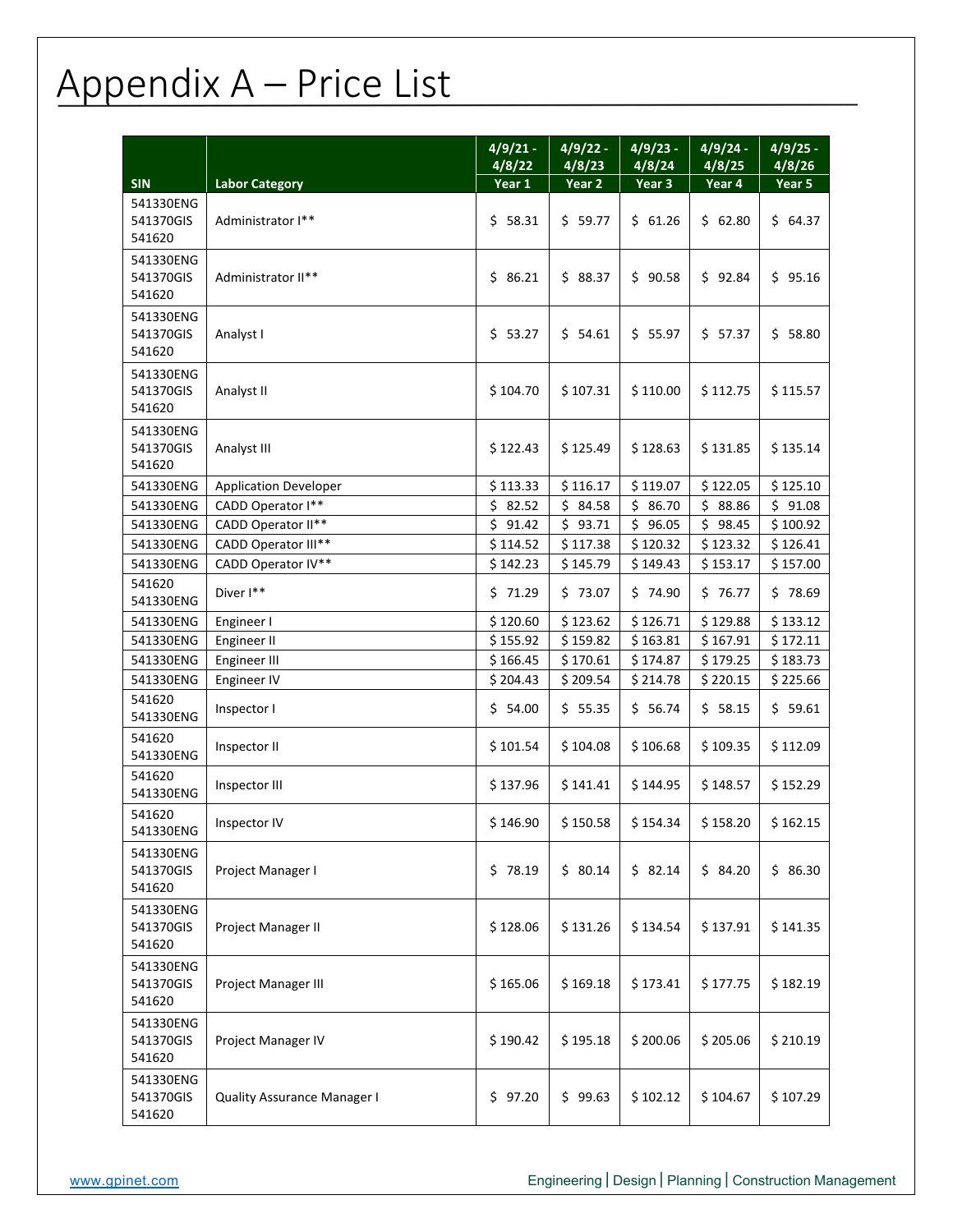|                                  |                                       | $4/9/21 -$<br>4/8/22 | $4/9/22 -$<br>4/8/23 | $4/9/23 -$<br>4/8/24 | $4/9/24 -$<br>4/8/25 | $4/9/25 -$<br>4/8/26 |
|----------------------------------|---------------------------------------|----------------------|----------------------|----------------------|----------------------|----------------------|
| <b>SIN</b>                       | <b>Labor Category</b>                 | Year 1               | Year 2               | Year 3               | Year 4               | Year 5               |
| 541330ENG<br>541370GIS<br>541620 | <b>Quality Assurance Manager II</b>   | \$149.22             | \$152.95             | \$156.77             | \$160.69             | \$164.71             |
| 541330ENG<br>541370GIS<br>541620 | <b>Quality Assurance Manager III</b>  | \$184.72             | \$189.34             | \$194.07             | \$198.92             | \$203.89             |
| 541330ENG<br>541370GIS<br>541620 | <b>Quality Assurance Manager IV</b>   | \$200.44             | \$205.45             | \$210.59             | \$215.85             | \$221.25             |
| 541330ENG<br>541620              | Scientist I                           | \$83.14              | \$85.21              | \$87.34              | \$89.53              | \$91.77              |
| 541330ENG<br>541620              | Scientist II                          | \$121.80             | \$124.85             | \$127.97             | \$131.17             | \$134.45             |
| 541330ENG<br>541620              | Scientist III                         | \$137.92             | \$141.37             | \$144.90             | \$148.53             | \$152.24             |
| 541330ENG<br>541620              | Scientist IV                          | \$159.61             | \$163.60             | \$167.69             | \$171.88             | \$176.18             |
| 541330ENG<br>541620              | Scientist V                           | \$187.00             | \$191.68             | \$196.47             | \$201.38             | \$206.42             |
| 541330ENG<br>541370GIS<br>541620 | Subject Matter Expert I               | \$147.05             | \$150.72             | \$154.49             | \$158.35             | \$162.31             |
| 541330ENG<br>541370GIS<br>541620 | Subject Matter Expert II              | \$181.44             | \$185.98             | \$190.63             | \$195.39             | \$200.28             |
| 541330ENG<br>541370GIS<br>541620 | Subject Matter Expert III             | \$249.67             | \$255.91             | \$262.31             | \$268.87             | \$275.59             |
| 541330ENG<br>541370GIS<br>541620 | Subject Matter Expert IV              | \$277.41             | \$284.34             | \$291.45             | \$298.74             | \$306.20             |
| 541330ENG<br>541370GIS           | Survey/Mapping/GIS/Photogrammetry I   | \$64.80              | \$66.42              | \$68.08              | \$69.78              | \$71.52              |
| 541330ENG<br>541370GIS           | Survey/Mapping/GIS/Photogrammetry II  | \$92.98              | \$95.30              | \$97.68              | \$100.12             | \$102.63             |
| 541330ENG<br>541370GIS           | Survey/Mapping/GIS/Photogrammetry III | \$132.29             | \$135.60             | \$138.99             | \$142.46             | \$146.02             |
| 541330ENG<br>541370GIS           | Survey/Mapping/GIS/Photogrammetry IV  | \$156.58             | \$160.50             | \$164.51             | \$168.62             | \$172.84             |
| 541330ENG<br>541370GIS           | Survey/Mapping/GIS/Photogrammetry V   | \$206.20             | \$211.36             | \$216.64             | \$222.06             | \$227.61             |
| 541330ENG<br>541620              | <b>Technical Writer</b>               | \$88.88              | \$91.10              | \$93.38              | \$95.71              | \$98.11              |
| 541330ENG<br>541370GIS<br>541620 | Technician I**                        | \$60.76              | \$62.28              | \$63.84              | \$65.43              | \$67.07              |
| 541330ENG<br>541370GIS<br>541620 | Technician II**                       | \$73.60              | \$75.44              | \$77.33              | \$79.26              | \$31.24              |
| 541330ENG<br>541370GIS<br>541620 | Technician III**                      | \$92.79              | \$95.11              | \$97.49              | \$99.93              | \$102.42             |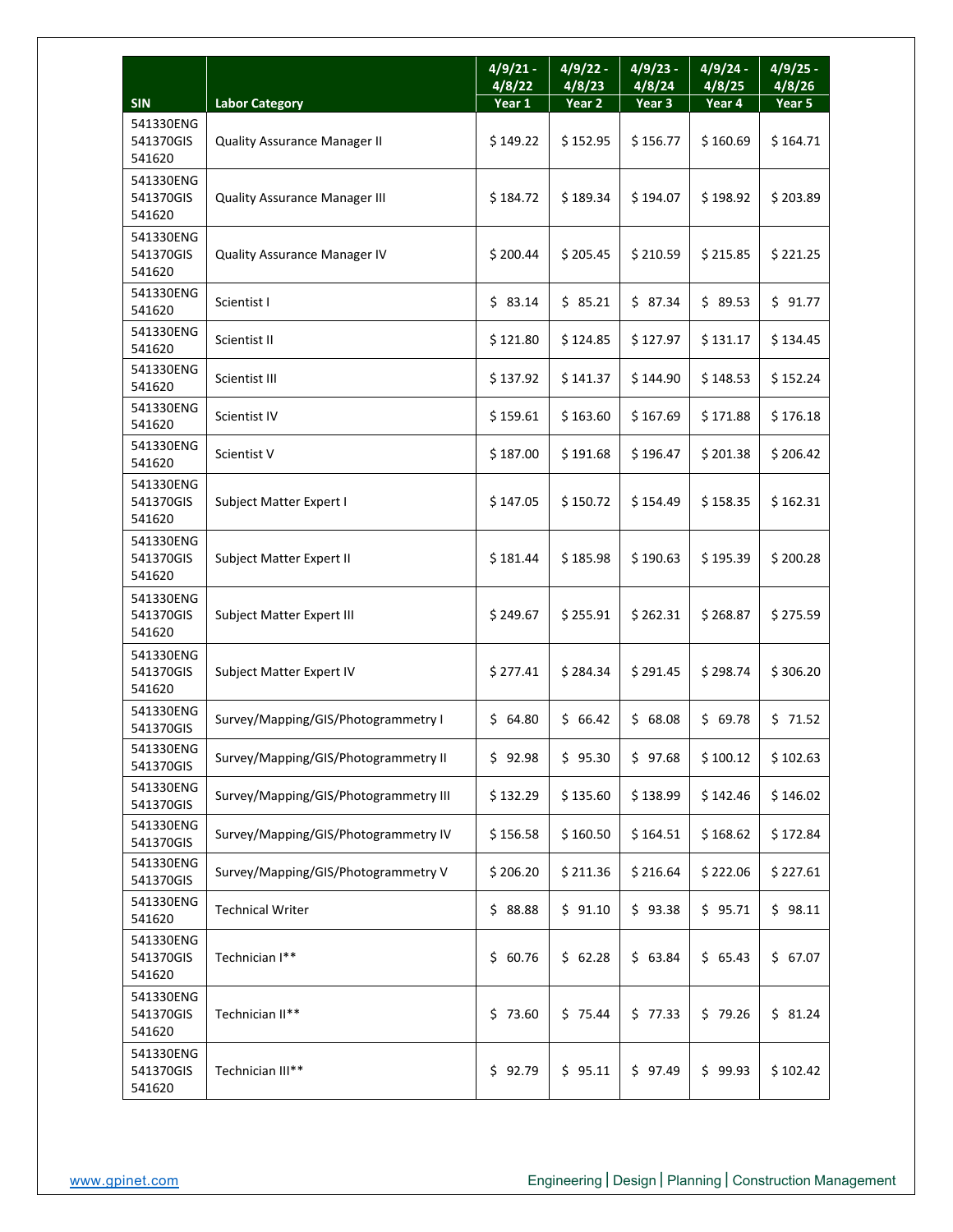| <b>SCA Eligible Labor Category</b> | <b>SCA Equivalent code title</b> | Wage determination no. |  |  |  |
|------------------------------------|----------------------------------|------------------------|--|--|--|
| Administrator I                    | 01312 SECRETARY II               | 15-4341                |  |  |  |
| Administrator II                   | 01020 ADMINISTRATIVE ASSISTANT   | 15-4341                |  |  |  |
| <b>CADD Operator I</b>             | 30061 DRAFTER/CAD OPERATOR I     | 15-4341                |  |  |  |
| <b>CADD Operator II</b>            | 30062 DRAFTER/CAD OPERATOR II    | 15-4341                |  |  |  |
| <b>CADD Operator III</b>           | 30063 DRAFTER/CAD OPERATOR III   | 15-4341                |  |  |  |
| <b>CADD Operator IV</b>            | 30064 DRAFTER/CAD OPERATOR IV    | 15-4341                |  |  |  |
| Diver I                            | 47041 DIVER TENDER               | 15-4341                |  |  |  |
| Technician I                       | 30081 ENGINEERING TECHNICIAN I   | 15-4341                |  |  |  |
| Technician II                      | 30083 ENGINEERING TECHNICIAN III | 15-4341                |  |  |  |
| Technician III                     | 30085 ENGINEERING TECHNICIAN V   | 15-4341                |  |  |  |

*The Service Contract Labor Standards, formerly the Service Contract Act (SCA), apply to this contract and it includes SCLS applicable labor categories. Labor categories and fixed price services marked with a (\*\*) in this pricelist are based on the U.S. Department of Labor Wage Determination Number(s) identified in the SCLS/SCA matrix. The prices awarded are in line with the geographic scope of the contract (i.e., nationwide).*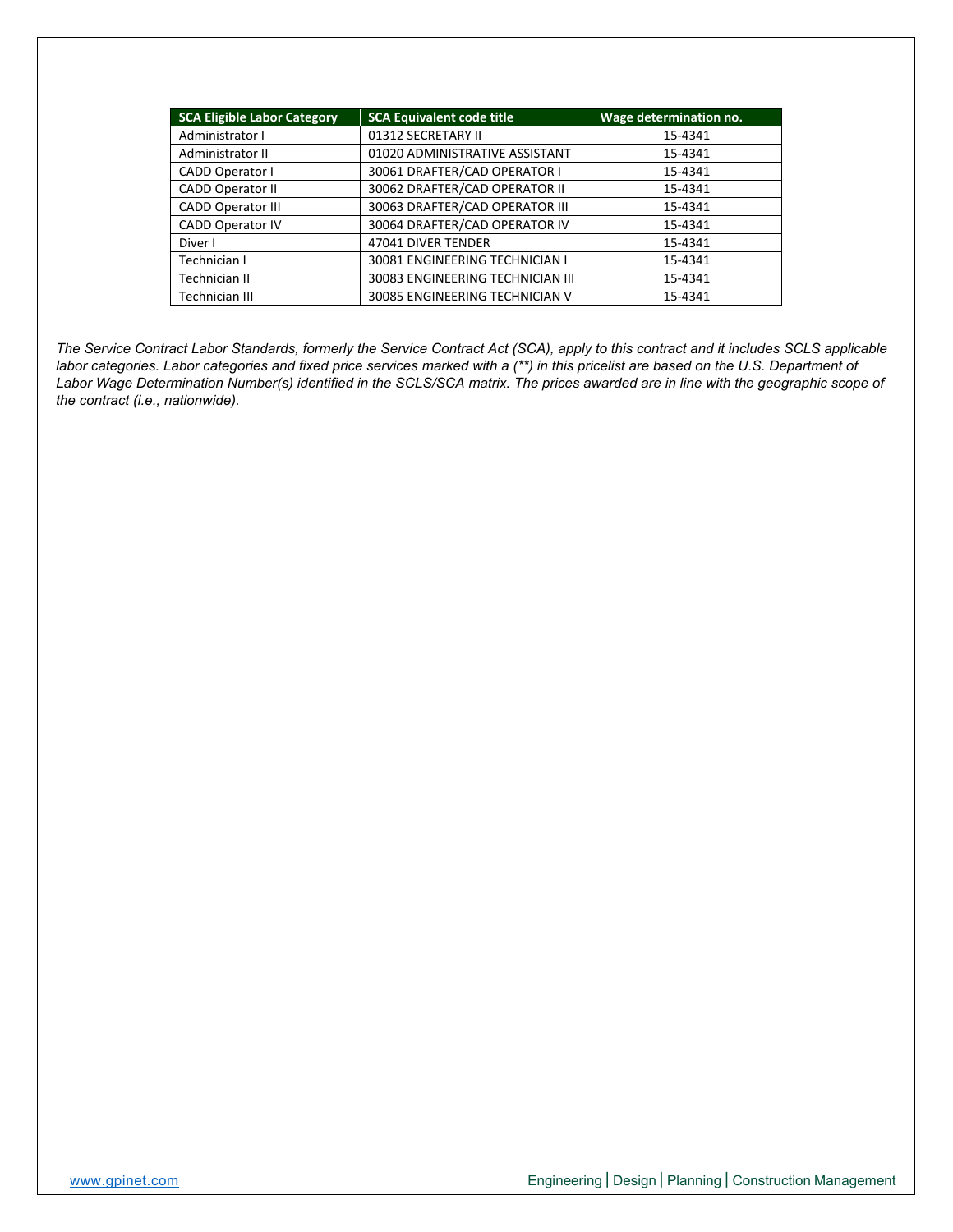# Appendix B – Labor Category Descriptions

| Min                          |                  |                |                                                                                                                                                                                                                                                                                                                                                                                                                                                                                                                                                                                                                                                                                                                                                                                                                                                                                                                                                                                                                                                                                                                                                                                                                                                                                                                                                                                       |  |  |  |  |
|------------------------------|------------------|----------------|---------------------------------------------------------------------------------------------------------------------------------------------------------------------------------------------------------------------------------------------------------------------------------------------------------------------------------------------------------------------------------------------------------------------------------------------------------------------------------------------------------------------------------------------------------------------------------------------------------------------------------------------------------------------------------------------------------------------------------------------------------------------------------------------------------------------------------------------------------------------------------------------------------------------------------------------------------------------------------------------------------------------------------------------------------------------------------------------------------------------------------------------------------------------------------------------------------------------------------------------------------------------------------------------------------------------------------------------------------------------------------------|--|--|--|--|
| <b>Labor Category</b>        | Min Edu          | Exp            | <b>Labor Category Description</b>                                                                                                                                                                                                                                                                                                                                                                                                                                                                                                                                                                                                                                                                                                                                                                                                                                                                                                                                                                                                                                                                                                                                                                                                                                                                                                                                                     |  |  |  |  |
| Administrator I**            | High<br>School   | 3              | Handles differing situations, problems, and deviations in the work of the office according to the<br>supervisor's general instructions, priorities, duties, policies, and program goals. Supervisor may<br>assist secretary with special assignments.<br>Duties include or are comparable to the following:<br>a. Screen telephone calls, visitors, and incoming correspondence; personally respond to<br>requests for information concerning office procedures; determine which requests should be<br>handled by the supervisor, appropriate staff member or other offices, prepare and sign routine<br>non-technical correspondence in own or supervisor's name;<br>b. Schedule tentative appointments without prior clearance. Make arrangements for<br>conferences and meetings and assemble established background materials as directed. May<br>attend meetings and record and report on the proceedings;<br>c. Review outgoing materials and correspondence for internal consistency and conformance<br>with supervisor's procedures; assure that proper clearances have been obtained, when<br>needed;<br>d. Collect information from the files or staff for routine inquiries on office program(s) or<br>periodic reports, and refer non-routine requests to supervisor or staff;<br>e. Explain to subordinate staff supervisor's requirements concerning office procedures, |  |  |  |  |
| Administrator II**           | <b>Bachelors</b> | 0              | coordinate personnel and 12 administrative forms for the office and forwards for processing.<br>In addition to secretarial duties (filing, taking phone calls, scheduling appointments, making<br>travel arrangements), this position will provide administrative support to executive staff with<br>office management responsibilities to include budgeting, personnel records and payroll. The<br>Administrative Assistant may be required to work independently on projects requiring research<br>and preparation of briefing charts and other presentation materials.<br>NICET III in lieu of Bachelors Degree is acceptable                                                                                                                                                                                                                                                                                                                                                                                                                                                                                                                                                                                                                                                                                                                                                      |  |  |  |  |
| Analyst I                    | Associates       | 0              | Efficiently and effectively interprets, analyzes and develops data analyses by leveraging data<br>collection systems, research methodologies, and statistical techniques.                                                                                                                                                                                                                                                                                                                                                                                                                                                                                                                                                                                                                                                                                                                                                                                                                                                                                                                                                                                                                                                                                                                                                                                                             |  |  |  |  |
| Analyst II<br>Associates     |                  | 3              | Efficiently and effectively interprets, analyzes and develops data analyses by leveraging data<br>collection systems, research methodologies, and statistical techniques. Participates in<br>meetings with management to assess and identify potential improvements. Assists with<br>developing actionable initiatives for improving processes.                                                                                                                                                                                                                                                                                                                                                                                                                                                                                                                                                                                                                                                                                                                                                                                                                                                                                                                                                                                                                                       |  |  |  |  |
| Analyst III                  | <b>Bachelors</b> | 5              | Efficiently and effectively interprets, analyzes and develops data analyses by leveraging data<br>collection systems, research methodologies, and statistical techniques. Participates in<br>meetings with management to assess and identify potential improvements. Assists<br>management with developing actionable initiatives for improving processes, procedures,<br>policies, and workflows.                                                                                                                                                                                                                                                                                                                                                                                                                                                                                                                                                                                                                                                                                                                                                                                                                                                                                                                                                                                    |  |  |  |  |
| <b>Application Developer</b> | <b>Bachelors</b> | 2              | Collaborates with team to identify specifications for application development. Transforms<br>client requirements to quality functional applications and features. Performs integration and<br>user experience testing. Updates and adds new features as necessary.                                                                                                                                                                                                                                                                                                                                                                                                                                                                                                                                                                                                                                                                                                                                                                                                                                                                                                                                                                                                                                                                                                                    |  |  |  |  |
| CADD Operator I**            | High<br>School   | $\overline{2}$ | This operator prepares drawings or computer models of simple, easily visualized structures,<br>systems, parts or equipment from sketches or marked-up prints, selects appropriate<br>templates/computer programs or uses a compass and other equipment needed to complete<br>assignments. Drawings and models fit familiar patterns and present few technical problems.<br>Supervisor provides detailed instructions on new assignments, gives guidance when questions<br>arise, and reviews completed work for accuracy. Typical assignments include:<br>a. Revisions to the original drawings of a plumbing system by increasing pipe diameters.<br>b. Drawing from sketches, the building floor plans, determining size, spacing and arrangement<br>of freehand lettering according to scale.<br>c. Drawing simple land profiles from predetermined structural dimensions and reduced survey<br>notes.<br>d. Tracing river basin maps and enters symbols to denote stream sampling locations, municipal<br>and industrial waste discharges, and water supplies.<br>e. Preparing a computer model of a room, building, structure from data, prints, photos.                                                                                                                                                                                                                         |  |  |  |  |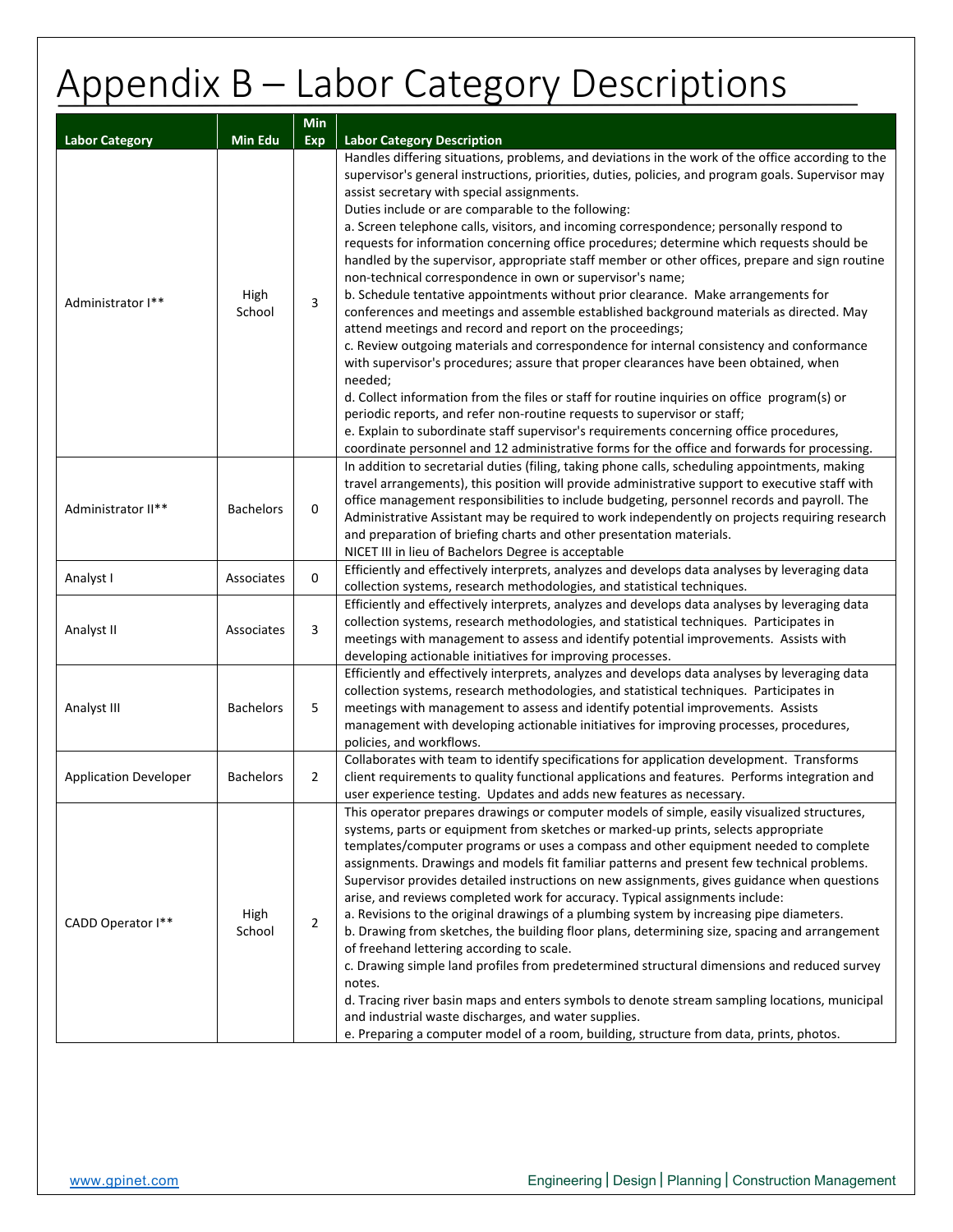|                       |                  | Min            |                                                                                                                                                                                                                                                                                                                                                                                                                                                                                                                                                                                                                                                                                                                                                                                                                                                                                                                                                                                                                                                                                                                                                                                                                                                                                                                                                                                                                                                                                                                                                                                                                                                                                                                                                                                                                                                                                                                                                                                                                                                                                                                                                                                                                                                                                                                                                                                                                                                                                                                                                                                                                                                                                |
|-----------------------|------------------|----------------|--------------------------------------------------------------------------------------------------------------------------------------------------------------------------------------------------------------------------------------------------------------------------------------------------------------------------------------------------------------------------------------------------------------------------------------------------------------------------------------------------------------------------------------------------------------------------------------------------------------------------------------------------------------------------------------------------------------------------------------------------------------------------------------------------------------------------------------------------------------------------------------------------------------------------------------------------------------------------------------------------------------------------------------------------------------------------------------------------------------------------------------------------------------------------------------------------------------------------------------------------------------------------------------------------------------------------------------------------------------------------------------------------------------------------------------------------------------------------------------------------------------------------------------------------------------------------------------------------------------------------------------------------------------------------------------------------------------------------------------------------------------------------------------------------------------------------------------------------------------------------------------------------------------------------------------------------------------------------------------------------------------------------------------------------------------------------------------------------------------------------------------------------------------------------------------------------------------------------------------------------------------------------------------------------------------------------------------------------------------------------------------------------------------------------------------------------------------------------------------------------------------------------------------------------------------------------------------------------------------------------------------------------------------------------------|
| <b>Labor Category</b> | Min Edu          | Exp            | <b>Labor Category Description</b>                                                                                                                                                                                                                                                                                                                                                                                                                                                                                                                                                                                                                                                                                                                                                                                                                                                                                                                                                                                                                                                                                                                                                                                                                                                                                                                                                                                                                                                                                                                                                                                                                                                                                                                                                                                                                                                                                                                                                                                                                                                                                                                                                                                                                                                                                                                                                                                                                                                                                                                                                                                                                                              |
| CADD Operator II**    | High<br>School   | 3              | This operator prepares various drawings computer models of such units as construction<br>projects or parts and assemblies, including various views, sectional profiles, irregular or reverse<br>curves, hidden lines, and small or intricate details. Work requires use of most of the<br>conventional drafting and CAD techniques and a working knowledge of the terms and<br>procedures of the occupation. The Draft/CAD Operator II makes arithmetic computations using<br>standard formulas. Familiar or recurring work is assigned in general terms. Unfamiliar<br>assignments include information on methods, procedures, sources of information, and<br>precedents to follow. Simple revisions to existing drawings or computer models may be<br>assigned with a verbal explanation of the desired results. More complex revisions are produced<br>from sketches, computer models or specifications that clearly depict the desired product.<br>Typical assignments include:<br>a. Preparing several views of a simple gear system from a layout and manual references and<br>obtaining dimensions and tolerances from manuals and by measuring the layout.<br>b. Preparing and revising detail and design drawings for such projects as the construction and<br>installation of electrical or electronic equipment, plant wiring, and the manufacture and<br>assembly of printed circuit boards. Drawings typically include details of mountings, frames,<br>guards, or other accessories; conduit layouts; or wiring diagrams indicating transformer sizes,<br>conduit locations and mountings.<br>c. Drawing base and elevation views, sections, and details of new bridges or other structures,<br>revising complete sets of roadway drawings for highway construction projects, or preparing<br>block maps, indicating water and sewage line locations.                                                                                                                                                                                                                                                                                                                                                                                                                                                                                                                                                                                                                                                                                                                                                                                                            |
| CADD Operator III**   | <b>Bachelors</b> | 5              | This operator prepares complete sets of complex drawings or computer models that include<br>multiple views, detail drawings, and assembly drawings. Drawings or models include complex<br>design features that require considerable drafting skill to visualize and portray. Assignments<br>regularly require the use of mathematical formulas to draw land contours or to compute<br>weights, center of gravity, load capacities, dimensions, quantities of material, etc. The<br>Draft/CAD Operator works from sketches, computer models, and verbal information supplied<br>by an engineer, architect, or designer to determine the most appropriate views, detail<br>drawings, and supplementary information needed to complete assignments. This operator<br>selects required information from computer programs, and internet sites, precedents,<br>manufacturers' catalogs, and technical guides. This operator independently resolves most of<br>the problems encountered. Supervisor or design originator may suggest methods of approach<br>or provide advice on unusually difficult problems. Typical assignments include:<br>a. Prepares complete sets of drawings of test equipment to be manufactured from layouts,<br>models, or sketches. Several cross-sectional and subassembly drawings are required. From<br>information supplied by the design originator and from technical handbooks and manuals, this<br>operator describes dimensions, tolerances, fits, fabrication techniques, and standard parts to<br>use in manufacturing the equipment.<br>b. From electronic schematics, information as to maximum size, and manuals giving dimensions<br>of standard parts, determines the arrangement and prepares drawing of printed circuit boards.<br>c. From precedents, drafting standards, and established practices, prepares final construction<br>drawings for floodgates, navigation locks, dams, bridges, culverts, levees, channel excavations,<br>dikes and berms, prepares boring profiles, typical cross-sections, and land profiles; and<br>delineates related topographical details as required.<br>d. Prepares final drawings for street paving and widening or for water and sewer lines having<br>complex trunk lines; reduces field notes and calculates true grades. From engineering designs,<br>lays out plan, profile and detail appurtenances required; and notifies supervisor of conflicting<br>details in design.<br>Excludes drafter performing work of similar difficulty to that described at this level but who<br>provides support for a variety of organizations that have widely differing functions or<br>requirements. |
| CADD Operator IV**    | <b>Bachelors</b> | $\overline{7}$ | This operator works closely with design originators, preparing drawings or computer models of<br>unusual, complex, or original designs that require a high degree of precision, performs<br>unusually difficult assignments requiring considerable initiative, resourcefulness, and drafting<br>expertise. This incumbent assures that anticipated problems in manufacture, assembly,<br>installation, and operation are resolved by the drawing produced, exercises independent<br>judgment in selecting and interpreting data based on knowledge of the design intent. Although<br>working primarily as a drafter, this worker may occasionally interpret general designs prepared<br>by others to complete minor details, may provide advice and guidance to lower level drafters<br>or serve as coordinator and planner for large and complex drafting projects.                                                                                                                                                                                                                                                                                                                                                                                                                                                                                                                                                                                                                                                                                                                                                                                                                                                                                                                                                                                                                                                                                                                                                                                                                                                                                                                                                                                                                                                                                                                                                                                                                                                                                                                                                                                                           |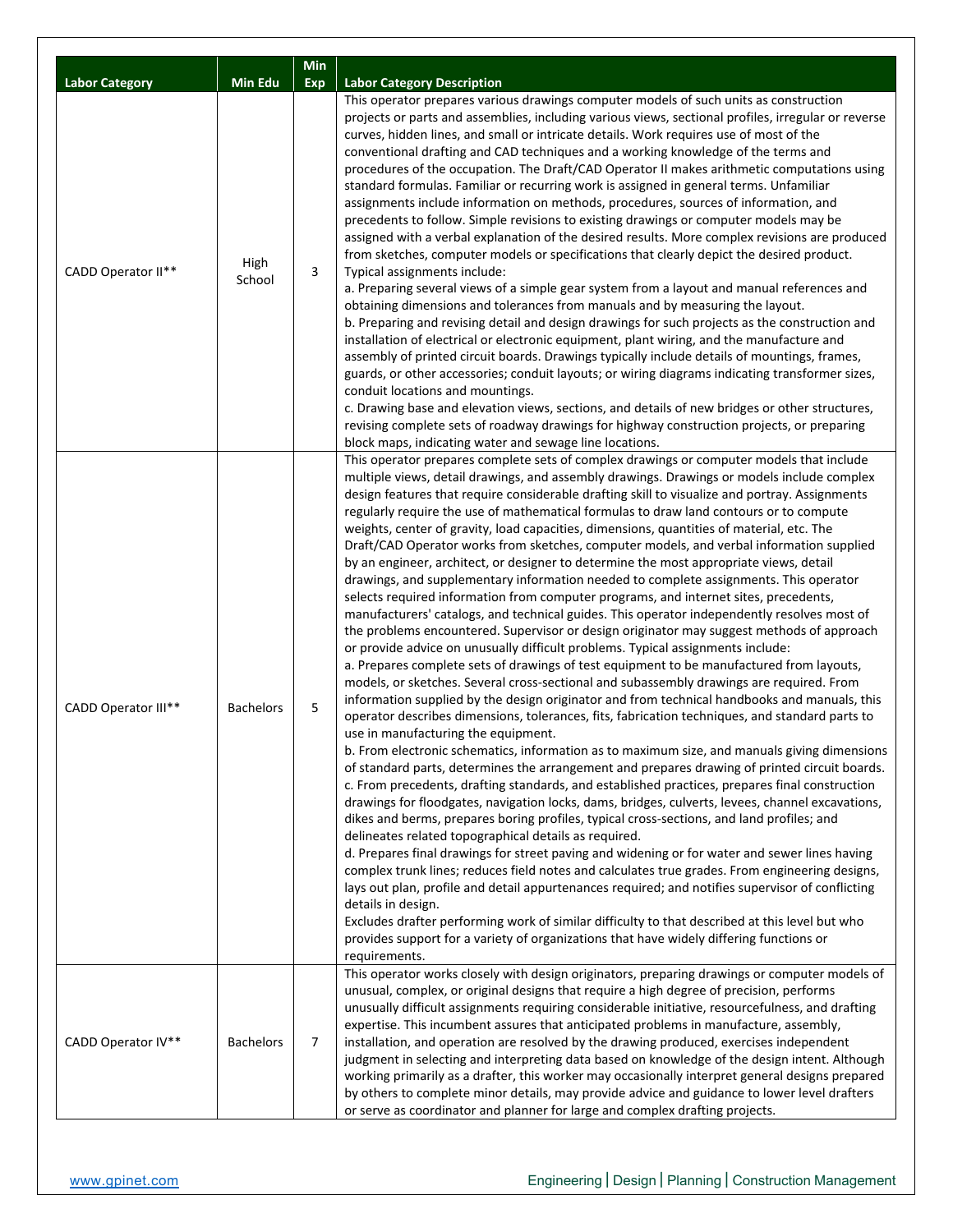|                                        |                  | <b>Min</b>     |                                                                                                                                                                                                                                                                                                                                                                                                                                                                                                                                                                                                                                                                                                                                                                                                   |
|----------------------------------------|------------------|----------------|---------------------------------------------------------------------------------------------------------------------------------------------------------------------------------------------------------------------------------------------------------------------------------------------------------------------------------------------------------------------------------------------------------------------------------------------------------------------------------------------------------------------------------------------------------------------------------------------------------------------------------------------------------------------------------------------------------------------------------------------------------------------------------------------------|
| <b>Labor Category</b>                  | Min Edu          | Exp            | <b>Labor Category Description</b>                                                                                                                                                                                                                                                                                                                                                                                                                                                                                                                                                                                                                                                                                                                                                                 |
| Diver <sup>1**</sup>                   | High<br>School   | 0              | The Diver I helps Divers II & III into diving suit, inspects diving equipment, and maintains<br>communications with submerged Diver by lifeline or telephone, helps Diver into suit equipped<br>with hard-shell headpiece (helmet), breathing hose, belt and breast weights, and leaded feet.<br>The Diver Tender examines equipment to insure no obstructions in air hose and<br>communication line exist and that air pressure is in accordance with Diver's specifications,<br>hands equipment to Diver and helps Diver into water. This incumbent attends lifeline and<br>telephone to receive signals from Diver, such as tugs on lifeline and instructions on telephone,<br>to pull in or let out lifeline and air hose, maintains check on time Diver is submerged, weather<br>conditions, |
| Engineer I                             | <b>Bachelors</b> | 0              | Provides technical expertise in the preparation of engineering designs. Reads, analyzes and<br>interprets complex documents.                                                                                                                                                                                                                                                                                                                                                                                                                                                                                                                                                                                                                                                                      |
| Engineer II                            | <b>Bachelors</b> | $\overline{2}$ | Responsible for design, testing, and execution of client's engineering objectives. Strategizes<br>effective solutions for complex demands. Develops diagrams and technical reports.                                                                                                                                                                                                                                                                                                                                                                                                                                                                                                                                                                                                               |
| <b>Engineer III</b>                    | <b>Bachelors</b> | 4              | Responsible for design, testing, and execution of client's engineering objectives. Strategizes<br>effective solutions for complex demands. Develops diagrams and technical reports. Ensures<br>technical and regulatory requirements are met.                                                                                                                                                                                                                                                                                                                                                                                                                                                                                                                                                     |
| Engineer IV                            | <b>Bachelors</b> | 12             | Responsible for design, testing, and execution of client's engineering objectives. Strategizes<br>effective solutions for complex demands. Develops diagrams and technical reports. Ensures<br>technical and regulatory requirements are met. Supervises engineering team to ensure that<br>projects are completed on time and within budget. Presents results to senior management.                                                                                                                                                                                                                                                                                                                                                                                                              |
| Inspector I                            | Associates       | 0              | Assists with the inspection of work of limited complexity on field projects and prepares daily<br>inspection reports.                                                                                                                                                                                                                                                                                                                                                                                                                                                                                                                                                                                                                                                                             |
| Inspector II                           | Associates       | 3              | Inspects work of limited complexity on field projects and prepares daily inspection reports.<br>Inspects and documents contractor operations; prepares daily reports; takes field<br>measurements, performs field tests, performs calculations.                                                                                                                                                                                                                                                                                                                                                                                                                                                                                                                                                   |
| Inspector III                          | <b>Bachelors</b> | $\overline{7}$ | Supervises inspectors on projects that are small or of limited complexity and reports to<br>Resident Engineer. Inspects and documents contractor operations; prepares daily and special<br>reports; takes photos and field measurements; performs field tests.                                                                                                                                                                                                                                                                                                                                                                                                                                                                                                                                    |
| Inspector IV                           | <b>Bachelors</b> | 10             | Supervises inspectors and ensures contract compliance with job specifications; reports to<br>assistant resident engineer and resident engineer. Directs inspectors in the field; assigns field<br>staff to tasks; monitors field- testing; deals directly with contractor supervisory staff.                                                                                                                                                                                                                                                                                                                                                                                                                                                                                                      |
| Project Manager I                      | Associates       | 0              | Assists with planning resources, activities, and meeting deadlines for simple and/or small scale<br>projects. Provides clear direction to team, informing them of project standards and goals. Acts<br>as a liaison with senior management, providing updates regarding project performance and<br>timeline.                                                                                                                                                                                                                                                                                                                                                                                                                                                                                      |
| Project Manager II                     | <b>Bachelors</b> | 0              | Assists with planning resources, activities, and meeting deadlines for fairly complex projects.<br>Provides clear direction to team, informing them of project standards and goals. Acts as a<br>liaison with senior management, providing updates regarding project performance and<br>timeline.                                                                                                                                                                                                                                                                                                                                                                                                                                                                                                 |
| Project Manager III                    | <b>Bachelors</b> | 5              | Performs complex and/or multi-disciplined planning functions for client projects. Provides<br>technical expertise in the preparation of studies and presentations. Responds effectively to<br>sensitive inquiries, maintains cooperative relationships with the public and government<br>employees, prepares and presents technical reports, has knowledge of current issues and<br>trends, and plans/organizes comprehensive research studies. Performs risk assessments for<br>each project milestone and closely monitors budget to avoid overruns.                                                                                                                                                                                                                                            |
| Project Manager IV                     | <b>Bachelors</b> | 15             | Directs and coordinates a variety of professional disciplines to achieve goals of a highly<br>complex project. Requires a high degree of competency in relevant field. Responsible for<br>project planning, scheduling and reporting for specific projects. Develops and implements<br>project QA/QC standards, and integrates diverse project elements. Monitors and guides staff<br>in the production of project deliverables. Performs risk assessments for each project milestone<br>and closely monitors budget to avoid overruns.                                                                                                                                                                                                                                                           |
| <b>Quality Assurance</b><br>Manager I  | Associates       | 0              | Ensures consistent and measurable performance objectives. Performs analysis of strategic<br>plans; reviews productivity; identifies system improvements; audits and documents all<br>milestones of a project's lifecycle; validates quality of deliverables and regulatory compliance.                                                                                                                                                                                                                                                                                                                                                                                                                                                                                                            |
| <b>Quality Assurance</b><br>Manager II | <b>Bachelors</b> | 4              | Ensures consistent and measurable performance objectives. Performs analysis of strategic<br>plans; reviews productivity; identifies system improvements; audits and documents all<br>milestones of a project's lifecycle; validates quality of deliverables and regulatory compliance.<br>Operates as a liaison between the Quality Assurance team and the supervisors of other<br>departments to reiterate and implement existing quality control processes.                                                                                                                                                                                                                                                                                                                                     |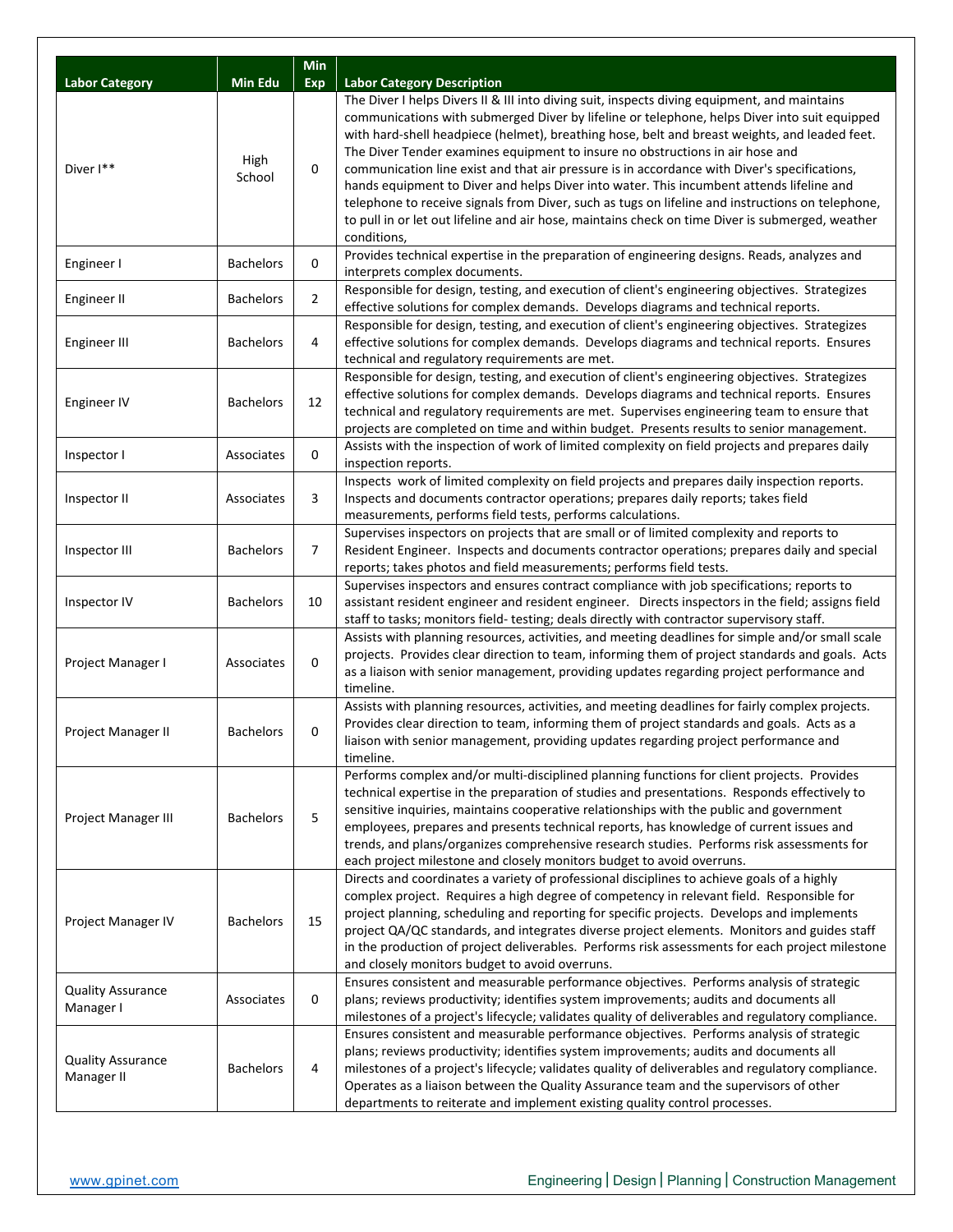|                                         |                  | <b>Min</b>     |                                                                                                                                                                                                                                                                                                                                                                                                                                                                                                                                                                                                                                                                                                                                                                                                                                                                                                                                                                                                                                                                        |
|-----------------------------------------|------------------|----------------|------------------------------------------------------------------------------------------------------------------------------------------------------------------------------------------------------------------------------------------------------------------------------------------------------------------------------------------------------------------------------------------------------------------------------------------------------------------------------------------------------------------------------------------------------------------------------------------------------------------------------------------------------------------------------------------------------------------------------------------------------------------------------------------------------------------------------------------------------------------------------------------------------------------------------------------------------------------------------------------------------------------------------------------------------------------------|
| <b>Labor Category</b>                   | <b>Min Edu</b>   | <b>Exp</b>     | <b>Labor Category Description</b>                                                                                                                                                                                                                                                                                                                                                                                                                                                                                                                                                                                                                                                                                                                                                                                                                                                                                                                                                                                                                                      |
| <b>Quality Assurance</b><br>Manager III | <b>Bachelors</b> | 6              | Ensures consistent and measurable performance objectives. Performs analysis of strategic<br>plans; reviews productivity; identifies system improvements; audits and documents all<br>milestones of a project's lifecycle; validates quality of deliverables and regulatory compliance.<br>Has a thorough knowledge of department processes. Authorized to make day-to-day decisions<br>within department and implement change of personnel objectives.                                                                                                                                                                                                                                                                                                                                                                                                                                                                                                                                                                                                                 |
| <b>Quality Assurance</b><br>Manager IV  | <b>Bachelors</b> | 8              | Ensures consistent and measurable performance objectives. Performs analysis of strategic<br>plans; reviews productivity; identifies system improvements; audits and documents all<br>milestones of a project's lifecycle; validates quality of deliverables and regulatory compliance.<br>Responsible for the design and implementation of policies and procedures to ensure that<br>quality standards are met. Oversees testing of implemented processes. Supervises Quality<br>Assurance team.                                                                                                                                                                                                                                                                                                                                                                                                                                                                                                                                                                       |
| Scientist I                             | <b>Bachelors</b> | $\overline{2}$ | Works under the supervision of senior scientists providing the following services: collect, enter,<br>and analyze data; assist with execution of field investigations and regulatory compliance;<br>conducts quantitative analyses of data.                                                                                                                                                                                                                                                                                                                                                                                                                                                                                                                                                                                                                                                                                                                                                                                                                            |
| Scientist II                            | <b>Bachelors</b> | 5              | Works under the supervision of senior scientists providing the following services: collect, enter,<br>and analyze data; assist with execution of field investigations and regulatory compliance;<br>conducts quantitative analyses of data; prepares technical reports with documentation of<br>analytical results, and provides recommendations based on those results.                                                                                                                                                                                                                                                                                                                                                                                                                                                                                                                                                                                                                                                                                               |
| Scientist III                           | <b>Bachelors</b> | 7              | Works under the supervision of senior scientists providing the following services: collect, enter,<br>and analyze data; assist with execution of field investigations and regulatory compliance;<br>conducts quantitative analyses of data; prepares technical reports with documentation of<br>analytical results, and provides recommendations based on those results. Independently<br>manages projects, provides some personnel supervision, plans and executes field<br>investigations for scientific evaluations and regulatory compliance, and may also provide<br>support as an individual researcher or technical specialist.                                                                                                                                                                                                                                                                                                                                                                                                                                 |
| Scientist IV                            | <b>Bachelors</b> | 10             | Works under the supervision of senior scientists providing the following services: collect, enter,<br>and analyze data; assist with execution of field investigations and regulatory compliance;<br>conducts quantitative analyses of data; prepares technical reports with documentation of<br>analytical results, and provides recommendations based on those results. Independently<br>manages projects, provides some personnel supervision, plans and executes field<br>investigations for scientific evaluations and regulatory compliance, and may also provide<br>support as an individual researcher or technical specialist. Develops and implements well-<br>designed scientific studies with appropriate documentation. Performs essential marketing and                                                                                                                                                                                                                                                                                                   |
| Scientist V                             | <b>Bachelors</b> | 15             | project management functions.<br>The most senior scientist is recognized as a technical expert in an area of specialization.<br>Responsible for development and implementation of Quality Assurance/Quality Control<br>protocols to ensure client satisfaction. Monitors budget performance. Oversees the<br>professional development and evaluates performance of subordinate scientists. Develops<br>revenue backlog through marketing and business development.                                                                                                                                                                                                                                                                                                                                                                                                                                                                                                                                                                                                     |
| Subject Matter Expert I                 | <b>Bachelors</b> | 4              | Provides expert consulting, advisement, and resolution of complex issues in a particular area of<br>expertise. Advanced knowledge of best practices as determined by industry experience and<br>relevancy.                                                                                                                                                                                                                                                                                                                                                                                                                                                                                                                                                                                                                                                                                                                                                                                                                                                             |
| Subject Matter Expert II                | <b>Bachelors</b> | 6              | Provides expert consulting, advisement, and resolution of complex issues in a particular area of<br>expertise. Advanced knowledge of best practices as determined by industry experience and<br>relevancy. Engages stakeholders in a variety of settings. Performs simulated demonstrations of<br>outcome. Level of engagement is fairly complex.                                                                                                                                                                                                                                                                                                                                                                                                                                                                                                                                                                                                                                                                                                                      |
| Subject Matter Expert III               | <b>Bachelors</b> | 8              | Provides expert consulting, advisement, and resolution of complex issues in a particular area of<br>expertise. Advanced knowledge of best practices as determined by industry experience and<br>relevancy. Engages stakeholders in a variety of settings. Performs simulated demonstrations of<br>outcome. Level of engagement is complex and multifaceted.                                                                                                                                                                                                                                                                                                                                                                                                                                                                                                                                                                                                                                                                                                            |
| Subject Matter Expert IV                | <b>Masters</b>   | 10             | Utilizes functional and/or subject matter area expertise gained through direct industry<br>experience to assess the organizational, operational, and functional baseline for planning and<br>engineering services. Works with senior government officials and executives to provide<br>industry vision and strategic direction with regard to their enterprise. May serve as an expert<br>to assist agencies in determining and engage a wide range of stakeholders, including local,<br>state, and federal agencies. Guides the determination of systems, engineering, and business<br>process inadequacies and deficiencies that affect the functional area's ability to support/meet<br>organizational goals. Participates in strategy sessions, strategic assessments, and design<br>reviews to validate enterprise approach and associated work products. Provides expert<br>consulting, advisory expertise, and resolution of highly complex project and problems.<br>Recognized for strong expertise and recognition in determining industry issues and trends. |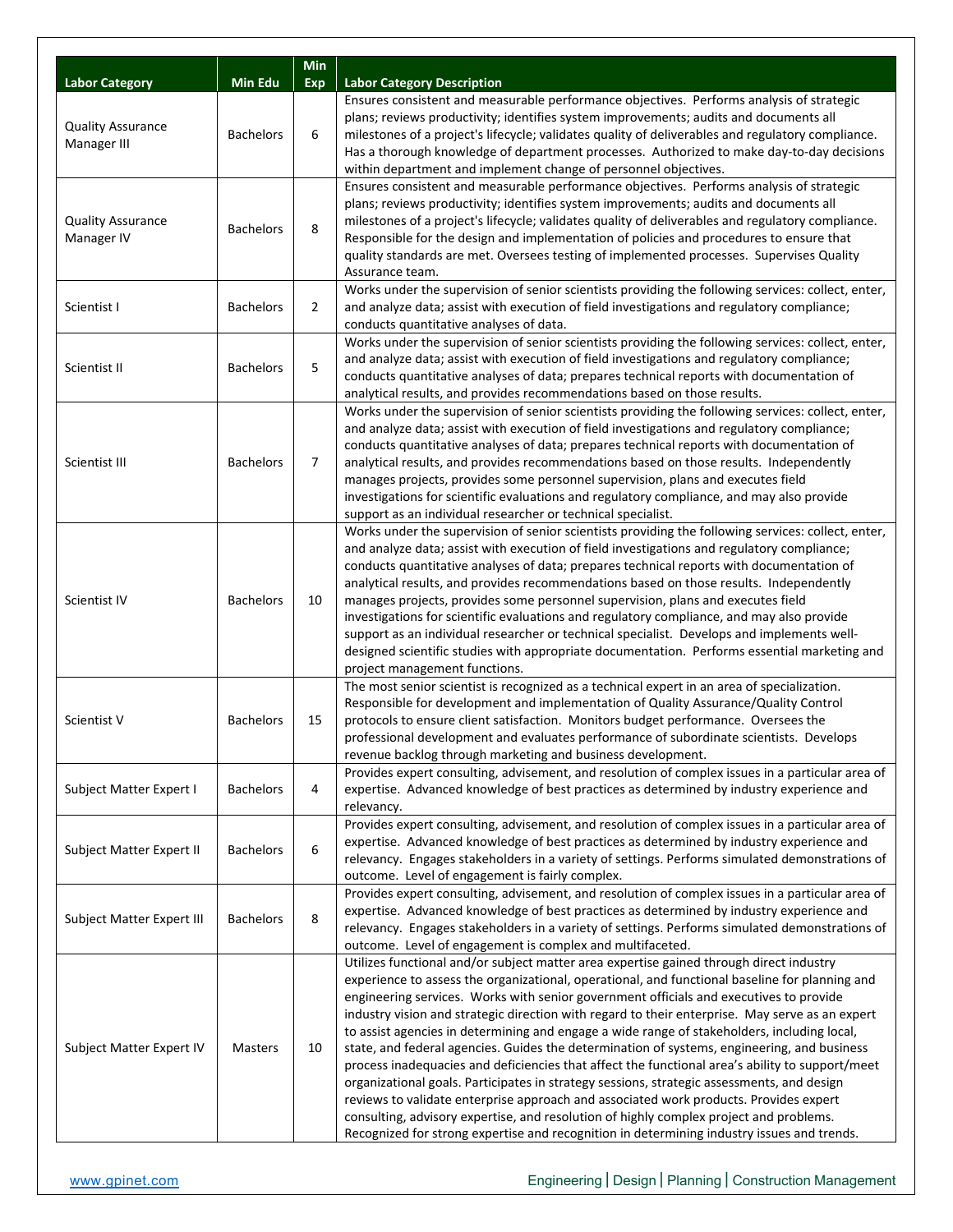|                                         |                             | <b>Min</b>     |                                                                                                                                                                                              |  |  |  |  |
|-----------------------------------------|-----------------------------|----------------|----------------------------------------------------------------------------------------------------------------------------------------------------------------------------------------------|--|--|--|--|
| <b>Labor Category</b>                   | <b>Min Edu</b>              | <b>Exp</b>     | <b>Labor Category Description</b>                                                                                                                                                            |  |  |  |  |
| Survey/Mapping/GIS/<br>Photogrammetry I | High<br>School              | 3              | Under direct supervision or other designated staff and/or using detailed procedures and/or<br>work instructions, performs simple and routine as well as some non-routine tasks on a project. |  |  |  |  |
|                                         |                             |                | Under general supervision and at times working independently, works on simple/routine                                                                                                        |  |  |  |  |
| Survey/Mapping/GIS/                     | High                        | 7              | and/or more complex assignments on a project in accordance with established procedures and                                                                                                   |  |  |  |  |
|                                         | Photogrammetry II<br>School |                | takes action as necessary.                                                                                                                                                                   |  |  |  |  |
| Survey/Mapping/GIS/                     |                             | $\overline{2}$ | Working mostly independently, works on more complex assignments on a project in                                                                                                              |  |  |  |  |
| Photogrammetry III                      | <b>Bachelors</b>            |                | accordance with established procedures and takes action as necessary.                                                                                                                        |  |  |  |  |
| Survey/Mapping/GIS/                     | <b>Bachelors</b>            | 5              | Working independently, usually participates in one or more projects with limited authority for                                                                                               |  |  |  |  |
| Photogrammetry IV                       |                             |                | unsupervised technical and financial decisions and action.                                                                                                                                   |  |  |  |  |
| Survey/Mapping/GIS/                     | <b>Bachelors</b>            | 10             | Working independently, participates in multiple projects with authority for all technical and                                                                                                |  |  |  |  |
| Photogrammetry V                        |                             |                | financial decisions and action as well as provide quality control and quality assurance.                                                                                                     |  |  |  |  |
|                                         |                             |                | The Technical Writer revises or writes standardized material for reports, manuals, briefs,<br>proposals, instruction books, catalogs, and related technical and administrative publications  |  |  |  |  |
|                                         |                             |                | concerned with work methods and procedures, and installation, operation, and maintenance                                                                                                     |  |  |  |  |
|                                         |                             |                | of machinery and other equipment. This worker receives technical direction from supervisor or                                                                                                |  |  |  |  |
|                                         |                             |                | senior writer, notes or manuals containing operating procedures and details manufacturer's                                                                                                   |  |  |  |  |
|                                         |                             |                | catalogs, drawings and other data relative to operation, maintenance, and service of                                                                                                         |  |  |  |  |
|                                         |                             |                | equipment. This writer may have access to blueprints, sketches, drawings, parts lists,                                                                                                       |  |  |  |  |
|                                         |                             |                | specifications, mockups, and product samples to integrate and delineate technology, operating                                                                                                |  |  |  |  |
| <b>Technical Writer</b>                 | <b>Bachelors</b>            | 4              | procedure, and production sequence and detail.                                                                                                                                               |  |  |  |  |
|                                         |                             |                | This worker organizes material and completes writing assignment according to set standards                                                                                                   |  |  |  |  |
|                                         |                             |                | regarding order, clarity, conciseness, style, and terminology, may maintain records and files of                                                                                             |  |  |  |  |
|                                         |                             |                | work and revisions, select photographs, drawings, sketches, diagrams, and charts to illustrate                                                                                               |  |  |  |  |
|                                         |                             |                | material, assist in laying out material for publication arrange for typing, duplication and                                                                                                  |  |  |  |  |
|                                         |                             |                | distribution of material; may assist in writing speeches, articles, and public or employee                                                                                                   |  |  |  |  |
|                                         |                             |                | relations releases, and may specialize in writing material regarding work methods and                                                                                                        |  |  |  |  |
|                                         |                             |                | procedures.                                                                                                                                                                                  |  |  |  |  |
|                                         |                             |                | This technician performs simple routine tasks under close supervision or from detailed                                                                                                       |  |  |  |  |
|                                         |                             |                | procedures. Work is checked in progress or on completion. This person performs one or a                                                                                                      |  |  |  |  |
|                                         |                             |                | combination of such typical duties as:                                                                                                                                                       |  |  |  |  |
| Technician I**                          | High                        | $\overline{2}$ | a. Assembling or installing equipment or parts requiring simple wiring, soldering, or connecting.                                                                                            |  |  |  |  |
|                                         | School                      |                | b. Performing simple or routine tasks or tests such as tensile or hardness tests; operating and<br>adjusting simple test equipment; records test data.                                       |  |  |  |  |
|                                         |                             |                | c. Gathering and maintaining specified records of engineering data such as tests, drawings,                                                                                                  |  |  |  |  |
|                                         |                             |                | etc.; performing computations by substituting numbers in specified formulas; plotting data and                                                                                               |  |  |  |  |
|                                         |                             |                | draws simple curves and graphs.                                                                                                                                                              |  |  |  |  |
|                                         |                             |                | Performs assignments that are not completely standardized or prescribed, selects or adapts                                                                                                   |  |  |  |  |
|                                         |                             |                | standard procedures or equipment, using fully applicable precedents, receives initial                                                                                                        |  |  |  |  |
|                                         |                             |                | instructions, equipment requirements, and advice from supervisor or engineer as needed,                                                                                                      |  |  |  |  |
|                                         |                             |                | performs recurring work independently. Work is reviewed for technical adequacy or                                                                                                            |  |  |  |  |
|                                         |                             |                | conformity with instructions. This technician performs at this level one or a combination of                                                                                                 |  |  |  |  |
|                                         |                             |                | such typical duties as:                                                                                                                                                                      |  |  |  |  |
|                                         |                             |                | a. Constructing components, subunits, or simple models or adapts standard equipment; may                                                                                                     |  |  |  |  |
|                                         |                             |                | troubleshoot and correct malfunctions;                                                                                                                                                       |  |  |  |  |
|                                         |                             |                | b. Following specific layout and scientific diagrams to construct and package simple devices                                                                                                 |  |  |  |  |
|                                         | High                        |                | and subunits of equipment.                                                                                                                                                                   |  |  |  |  |
| Technician II**                         | School                      | 4              | c. Conducting various tests or experiments which may require minor modifications in test                                                                                                     |  |  |  |  |
|                                         |                             |                | setups or procedures as well as subjective judgments in measurement, selecting, preparing,                                                                                                   |  |  |  |  |
|                                         |                             |                | and operating standard test equipment and records test data;                                                                                                                                 |  |  |  |  |
|                                         |                             |                | d. Extracting and compiling a variety of engineering data from field notes, manuals, lab reports,                                                                                            |  |  |  |  |
|                                         |                             |                | etc., processing data, identifying errors or inconsistencies, selecting methods of data<br>presentation.                                                                                     |  |  |  |  |
|                                         |                             |                | e. Assisting in design modification by compiling data related to design, specifications, and                                                                                                 |  |  |  |  |
|                                         |                             |                | materials that are pertinent to specific items of equipment or component parts; developing                                                                                                   |  |  |  |  |
|                                         |                             |                | information concerning previous operational failures and modifications, and using judgment                                                                                                   |  |  |  |  |
|                                         |                             |                | and initiative to recognize inconsistencies or gaps in data and seek sources to clarify                                                                                                      |  |  |  |  |
|                                         |                             |                | information.                                                                                                                                                                                 |  |  |  |  |
|                                         |                             |                |                                                                                                                                                                                              |  |  |  |  |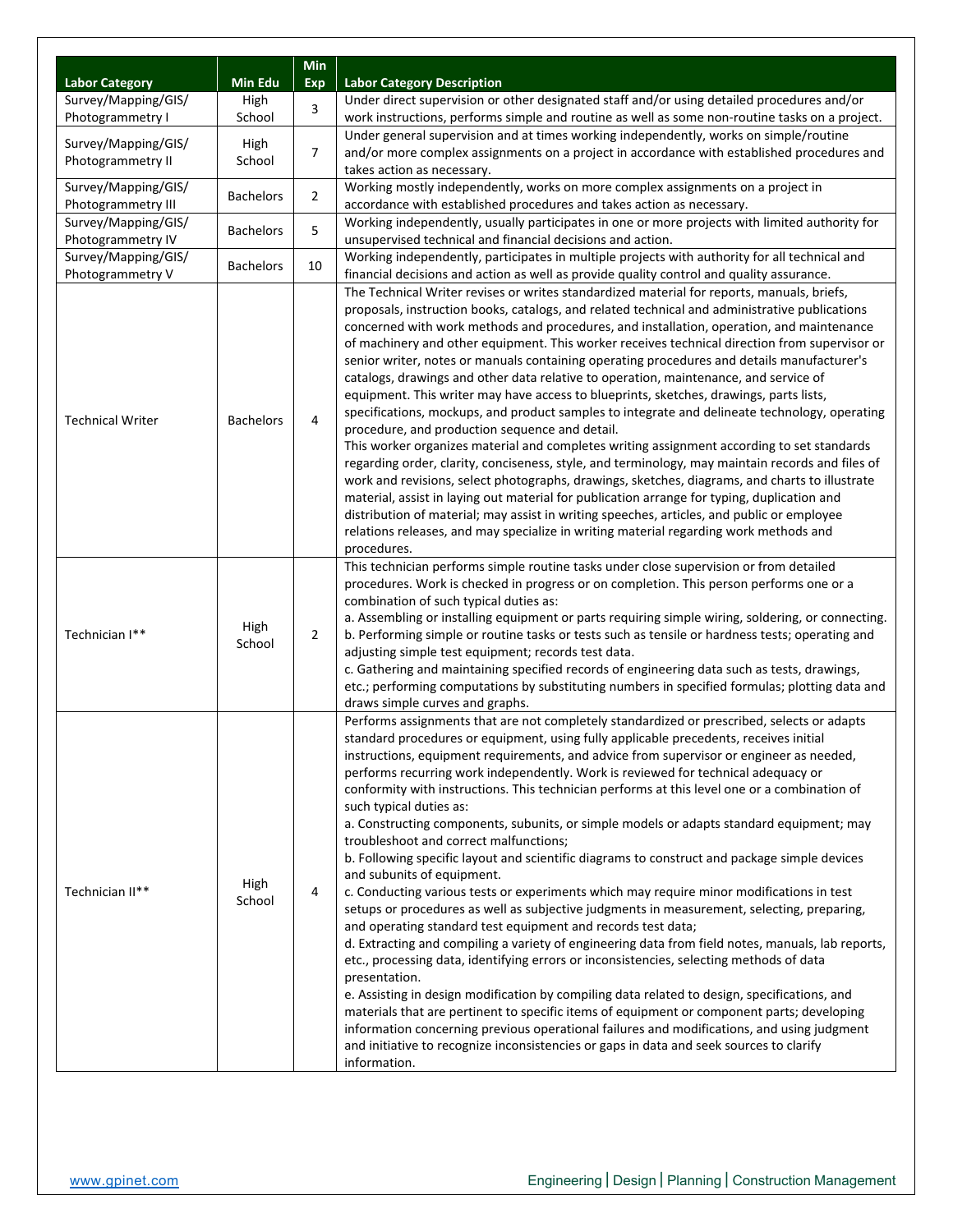| <b>Labor Category</b> | <b>Min Edu</b>   | <b>Min</b><br>Exp | <b>Labor Category Description</b>                                                                                                                                                                                                                                                                                                                                                                                                                                                                                                                                                                                                                                                                                                                                                                                                                                                                                                                                                                                                                                                                                                                                                                                                                                                                                                                                                                                                                                                                                                                                                                                                                                                                                                                                                                        |
|-----------------------|------------------|-------------------|----------------------------------------------------------------------------------------------------------------------------------------------------------------------------------------------------------------------------------------------------------------------------------------------------------------------------------------------------------------------------------------------------------------------------------------------------------------------------------------------------------------------------------------------------------------------------------------------------------------------------------------------------------------------------------------------------------------------------------------------------------------------------------------------------------------------------------------------------------------------------------------------------------------------------------------------------------------------------------------------------------------------------------------------------------------------------------------------------------------------------------------------------------------------------------------------------------------------------------------------------------------------------------------------------------------------------------------------------------------------------------------------------------------------------------------------------------------------------------------------------------------------------------------------------------------------------------------------------------------------------------------------------------------------------------------------------------------------------------------------------------------------------------------------------------|
| Technician III**      | <b>Bachelors</b> | $\mathcal{P}$     | This technician performs non-routine and complex assignments involving responsibility for<br>planning and conducting a complete project of relatively limited scope or a portion of a larger<br>and more diverse project, selects and adapts plans, techniques, designs, or layouts, contacts<br>personnel in related activities to resolve problems and coordinate the work, reviews, analyzes,<br>and integrates the technical work of others. Supervisor or professional engineer outlines<br>objectives, requirements, and design approaches. Completed work is reviewed for technical<br>adequacy and satisfaction of requirements. This incumbent may train and be assisted by lower<br>level technicians, and performs one or a combination of the following:<br>a. Designs, develops, and constructs major units, devices, or equipment; conducts tests or<br>experiments; analyzes results and redesigns or modifies equipment to improve performance;<br>and reports results.<br>b. From general guidelines and specifications (e.g., size or weight requirements), develops<br>designs for equipment without critical performance requirements that are difficult to satisfy<br>such as engine parts, research instruments, or special purpose circuitry. Analyzes technical<br>data to determine applicability to design problems; selects from several possible design<br>layouts; calculates design data; and prepares layouts, detailed specifications, parts lists,<br>estimates, procedures, etc. May check and analyze drawings or equipment to determine<br>adequacy of drawings and design.<br>c. Plans or assists in planning tests to evaluate equipment performance. Determines test<br>requirements, equipment modification, and test procedures; conducts tests using all types |